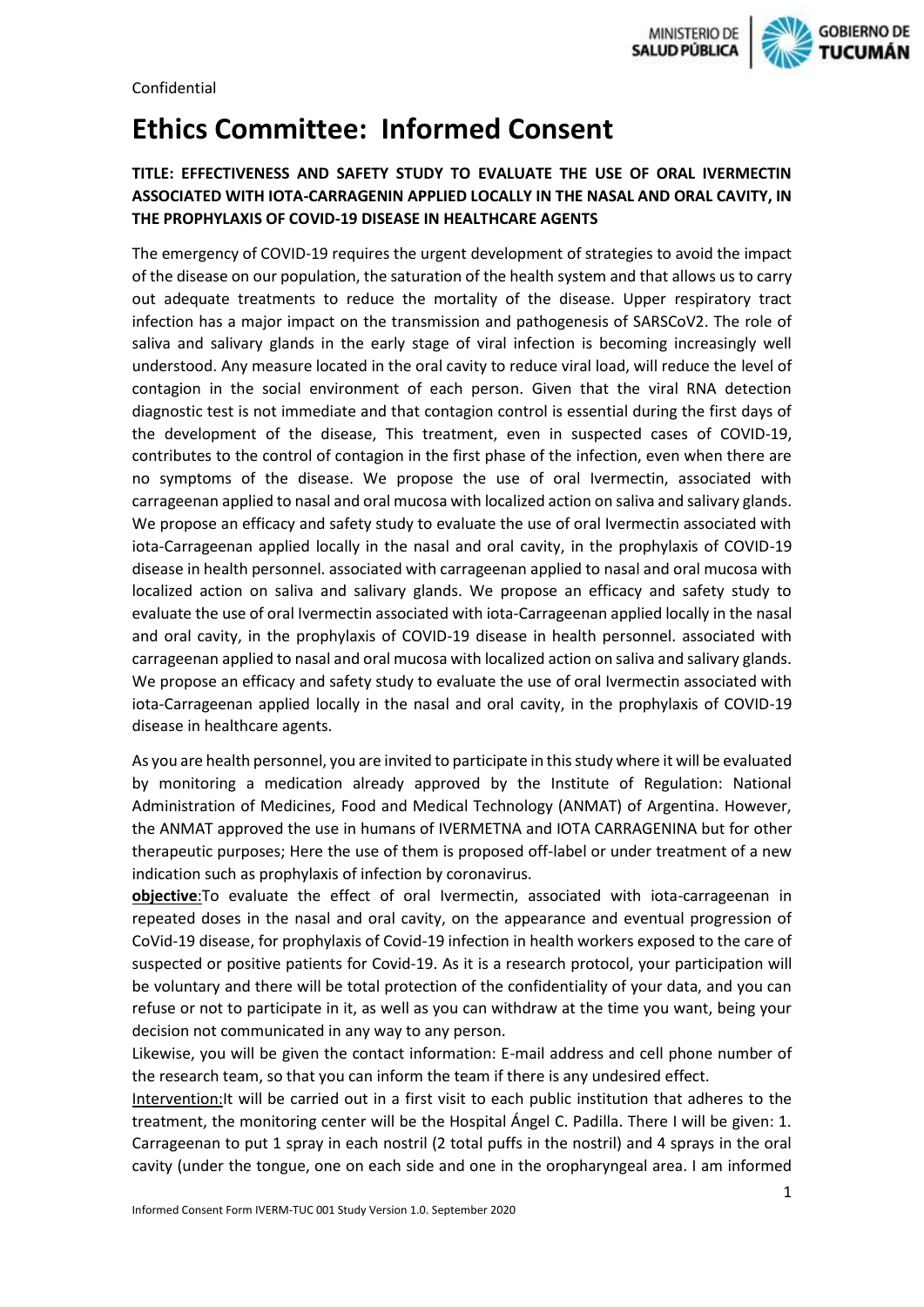

#### Confidential

that I must carry out this dosage schedule 5 times a day, repeating the scheme every 4 hours. The last dosage schedule of the day should be done prior to night rest, in this case you should not wait for the 4-hour period compared to the previous dose 2. Ivermectin to take in 2 tablets of 6 mg each (total 12 mg) once a week, and this treatment will be repeated for 4 weeks.

If you have symptoms for Coronavirus infection, a nasopharyngeal swab will be performed for diagnosis of COVID-19 by RT-PCR. If your sample tests positive for coronavirus, prophylaxis treatment will be suspended no matter what stage you are in. In this way, you will be able to receive the care proposed by the health team that will be appointed to attend to the positive cases that do not belong to the research team of this study. Once the prophylaxis is suspended, the follow-up phase of the study begins for 30 days.

Total Study Duration:28 days: Intervention Period: with visit 0 at the beginning and 4 visits each week until reaching 28 days; Post Treatment Follow-up Period: 30 days.

Ivermectin Features: Ivermectin is a drug in use for a long time as antiparasitic treatment (vermicide) both in animals and man. Ivermectin is not approved for use in COVID-19.

Although the side effects of ivermentina are mild, very infrequent and all are transitory. These effects are due to the toxic substances released after the vermicidal action. These effects revert after stopping the drug. Likewise, the following hypersensitivity reactions could occur, which are pruritus, conjunctivitis, arthralgias, myalgias (includes abdominal myalgia), fever, edema, nausea, vomiting, diarrhea, adenopathies, orthostatic hypotension, tachycardia, asthenia, rash and headaches. These symptoms are rarely severe. Ophthalmic side effects are rare after treatment, but an abnormal sensation in the eyes, papilledema, anterior uveitis, conjunctivitis, limbites, keratitis, chorioretinitis or choroiditis, that can occur because of a condition of themselves, can be found occasionally during treatment. They are rarely severe and generally disappear without the help of corticosteroids. Symptoms of drowsiness and non-specific transient modifications of the electrocardiogram were reported. Sometimes transient eosinophilia may appear. As ivermectin is contraindicated in pregnancy and lactation. To rule out the probability of pregnancy in women of childbearing age, a pregnancy test will be performed before enrolling the patient in the study. Sometimes transient eosinophilia may appear. As ivermectin is contraindicated in pregnancy and lactation. To rule out the probability of pregnancy in women of childbearing age, a pregnancy test will be performed before enrolling the patient in the study. Sometimes transient eosinophilia may appear. As ivermectin is contraindicated in pregnancy and lactation. To rule out the probability of pregnancy in women of childbearing age, a pregnancy test will be performed before enrolling the patient in the study. There is a possibility that prophylactic treatment with ivermectin may not have a beneficial effect against coronavirus infection. This may provide interesting data along with other investigations to be able to use it after the analysis of the data collected.

Characteristics of Iota-Carrageenan: IOTA CARRAGENINA is a sulphated polysaccharide obtained from red algae (rodophyceae). It is a natural antiviral with proven activity against rhinovirus, influenza A-H1N1, herpes, hepatitis A and papilloma virus. PROTECTION: Creates a protective layer on the surface of the nasal mucosa preventing the adhesion of the virus to the cells and inhibiting its replication. Iota carrageenan demonstrated clinical efficacy against rhinovirus, influenza A-H1N1, and common cold coronavirus. It is indicated in adults and children from 1 year. There are not enough data records on its use in pregnancy, therefore its use in this population is not recommended. IN VITRO EFFECTIVENESS in vitro efficacy was demonstrated against SARS-COV-2.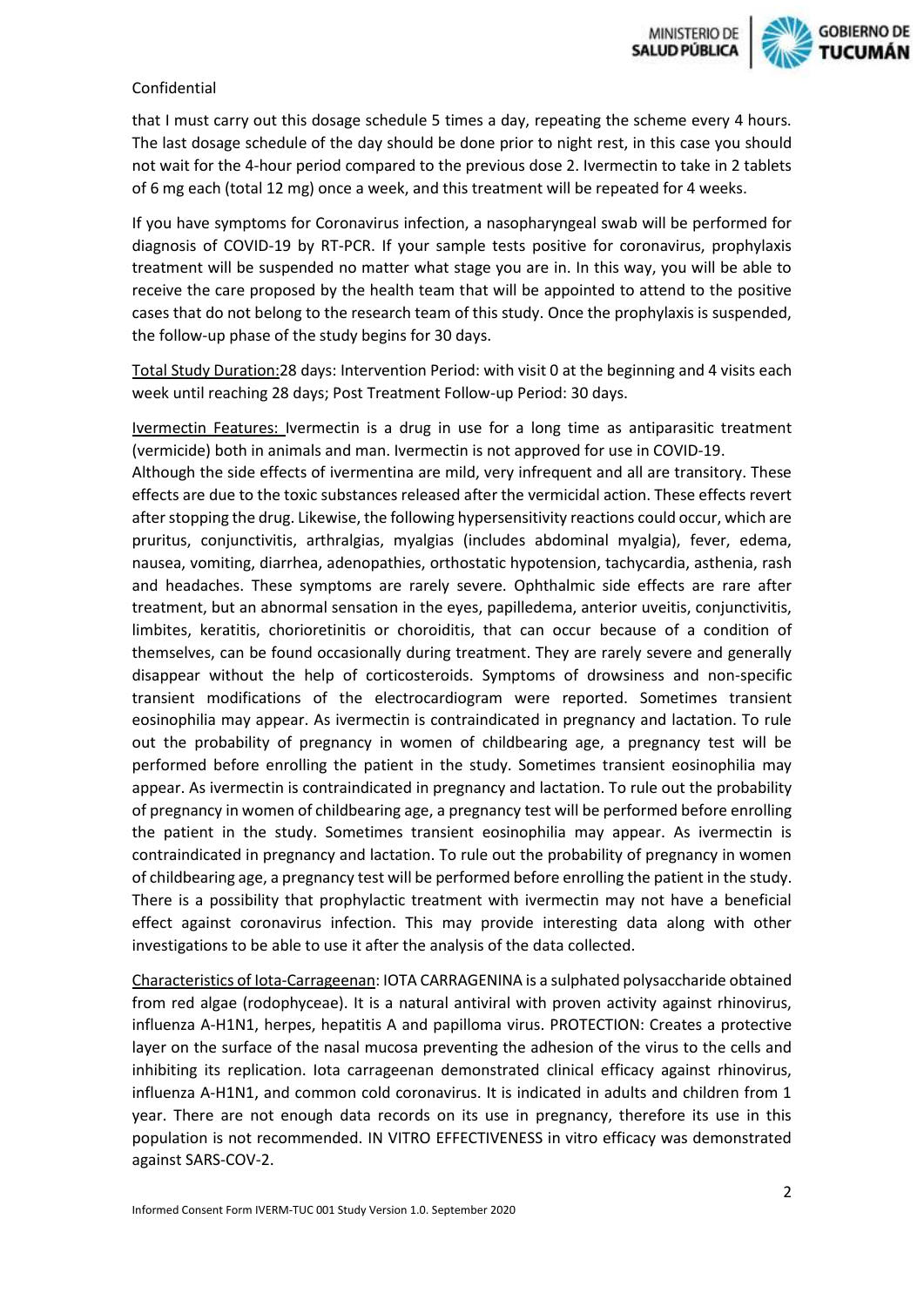

## Confidential

Several Research studies are in progress, but they need more time to get results. The Ministry of Health of Tucumán has evaluated the different drugs that are being tested in studies that are in progress and others that have been completed and, after the opinion of research experts, considers that the use of ivermectin with iota-carrageenan as prophylaxis for Preventing coronavirus infection in health personnel exposed to suspected or positive coronavirus patients would be an alternative.

Your participation in the study is voluntary, and if you agree to participate, you can still withdraw from the study at any time. This will not affect your care or your working conditions. All your data will be confidential and only the researchers will know your identity.

There will be no cost to participate and you will not be paid to participate.

Data from the study researcher to be able to communicate with Lic. Marcelo Fabio Morales, who can be contacted at any time during the study. Email: moralesmarcelofabio@gmail.com Tel.- 0381 5 193332

## Informed consent

I have been informed that I can participate in this research study to test the effect of ivermectin and iota carrageenan as a preventive treatment to avoid coronavirus infection.

I understand that the drug ivermectin and iota-carrageenan is currently approved by the National Administration of Medicines, Food and Medical Technology (ANMAT) but only for use as a vermicide and that it is not yet approved for use in prevention or infection by Coronavirus.

The Ministry of Public Health of Tucumán and the researchers responsible for this study may suspend the carrying out of this study for different reasons at any stage of its development.

I give my consent to receive the prophylactic treatment with ivermectin and iota-carrageenan, proposed by the researchers of the Ministry of Health of the Province of Tucumán for my infection by Coronavirus COVID-19.

| Date |  |
|------|--|